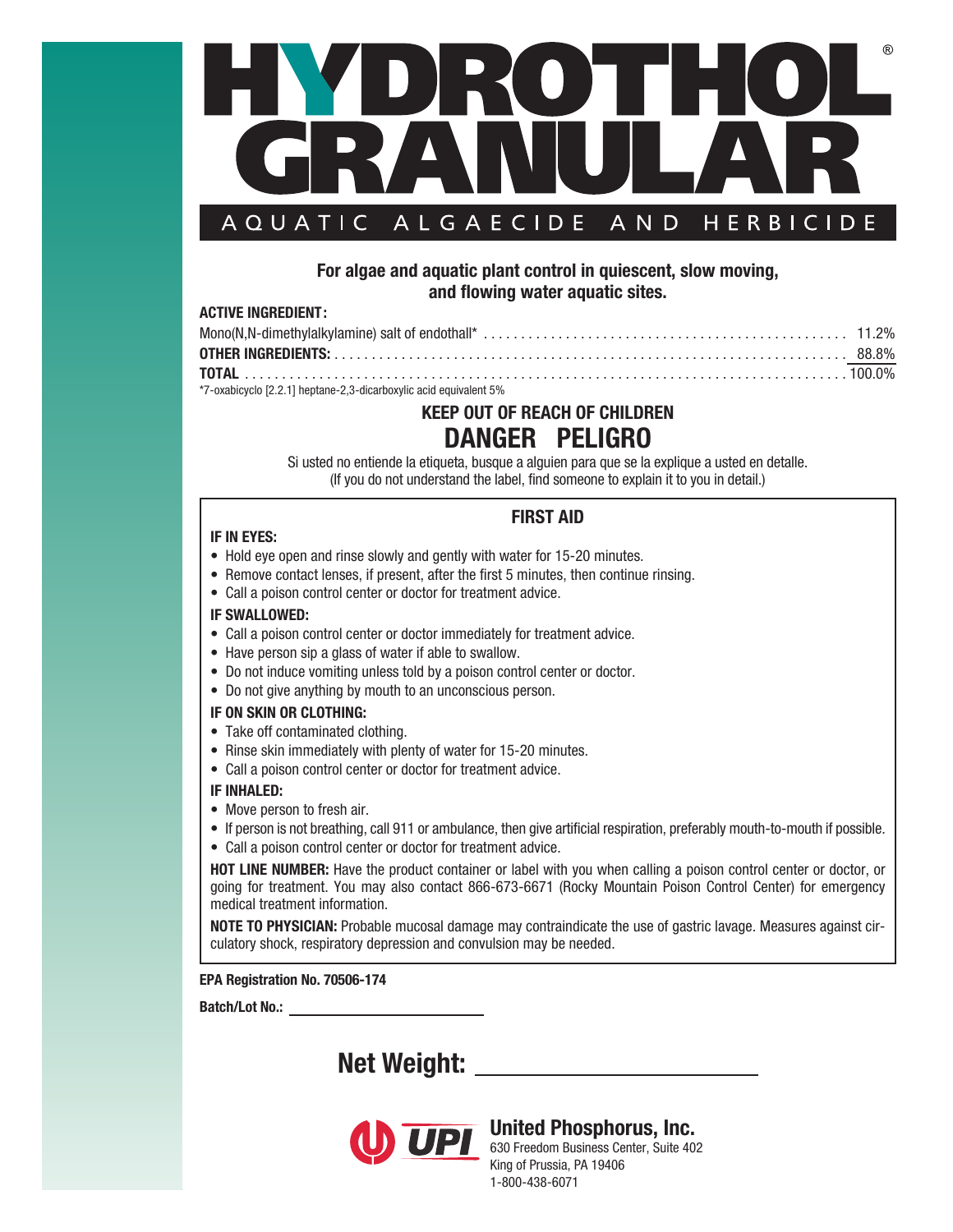### **PRECAUTIONARY STATEMENTS HAZARDS TO HUMANS AND DOMESTIC ANIMALS DANGER**

CORROSIVE. CAUSES IRREVERSIBLE EYE DAMAGE. MAY BE FATAL IF SWALLOWED. DO NOT GET IN EYES OR ON CLOTHING. PROLONGED OR FREQUENTLY REPEATED SKIN CONTACT MAY CAUSE ALLERGIC REACTIONS IN SOME INDIVIDUALS.

### **Personal Protective Equipment (PPE)**

Mixers, loaders, applicators and other handlers must wear:

- Long-sleeved shirt and long pants,
- Socks and shoes,
- Water proof gloves,
- Protective eyewear,
- A NIOSH approved particulate respirator with any R or P filter with NIOSH approval number prefix TC-84A; or a NIOSH approved powered air purifying respirator with HE filter with NIOSH approval number prefix TC-21C.

 Exception: During application, the respirator need not be worn, provided that the Hydrothol Granular is applied in a manner (such as direct metering or subsurface release from the rear of a vessel that is moving into the wind) that the applicator will have no contact with the pesticide.

See Engineering Controls for additional requirements.

#### **User Safety Requirements:**

Follow the manufacturers' instructions for cleaning/maintaining PPE. If no such instructions for washables exist, use detergent and hot water. Keep and wash PPE separately from other laundry.

Discard clothing or other absorbent materials that have been drenched or heavily contaminated with this product's concentrate. Do not reuse them.

#### **Engineering Controls:**

When handlers use closed systems, enclosed cabs or aircraft in a manner that meets the requirements listed in the Worker Protection Standard (WPS) for agricultural pesticides [40 CFR 170.240(d) (4-6)], the handler PPE requirements may be reduced or modified as specified in the WPS.

Pilots must use an enclosed cockpit that meets the requirements listed in the WPS for agricultural pesticides [40CFR170.240(d)(6)]. Exception: Enclosed cockpit is not required when applications are made from a helicopter utilizing a suspended hopper (minimum distance of 25') with remote actuation of the application equipment such as the helicopter mounted Simplex Spreader.

#### **User Safety Recommendations**

Users should:

- Wash hands thoroughly after handling and before eating, drinking, chewing gum, using tobacco, or using the toilet.
- Remove clothing/PPE immediately if pesticide gets inside. Then wash thoroughly and put on clean clothing.
- Remove PPE immediately after handling this product. Wash the outside of gloves before removing. As soon as possible, wash thoroughly and change into clean clothing.

### **ENVIRONMENTAL HAZARDS**

Do not contaminate water by cleaning of equipment or disposal of equipment washwaters.

This pesticide is highly toxic to fish and aquatic invertebrates. This pesticide is toxic to wildlife.

Treatment of algae and aquatic plants can result in oxygen loss from decomposition of dead algae and plants. This loss can cause fish suffocation. Water bodies containing very high algae or plant density should be treated in sections to prevent suffocation of fish.

### **PRODUCT INFORMATION**

Hydrothol Granular is a highly effective granular algaecide and herbicide. Apply when target algae and aquatic plants are actively growing. Note: Susceptibility of algae may vary due to subspecies, strains or environmental conditions. Dosage rates are measured in parts per million (ppm) endothall acid.

### **DIRECTIONS FOR USE**

It is a violation of Federal law to use this product in a manner inconsistent with its labeling.

Do not apply this product in a way that will contact workers or other persons, either directly or through drift.

- When used as directed, phytotoxicity is not expected on plants or crops irrigated with Hydrothol Granular treated water, however, all species and cultivars (varieties) have not been tested.
- Do not use Hydrothol Granular treated water for chemigation as interactions between Hydrothol Granular and other pesticides and fertilizers are not known.
- Do not use Hydrothol Granular in waters containing Koi or hybrid goldfish.
- Hydrothol Granular is not intended for use in small volume garden pond systems.
- Fish may be killed by dosages in excess of 0.3 parts per million (ppm).
- Contact with desirable plants or crops may result in injury.
- Do not use Hydrothol Granular in brackish or salt water.
- Do not treat more than 10% of the area at one time with doses in excess of 1 ppm in slow moving or quiescent waters.

### **HOW TO APPLY:**

Hydrothol Granular is a contact algaecide and aquatic herbicide for use in drainage canals, lakes and ponds. Apply when target algae and plants are present. Note: Susceptibility of algae may vary due to subspecies, strains or environmental conditions.

Apply Hydrothol Granular as evenly as possible in the area to be treated.

#### **Drinking Water (Potable Water)**

Consult with appropriate state or local water authorities before applying this product to public waters. State or local agencies may require permits. The drinking water (potable water) restrictions on this label are to ensure that consumption of water by the public is allowed only when the concentration of endothall acid in the water is less than the MCL (Maximum Contamination Level) of 0.1 ppm. Applicators must consider the unique characteristics of the treated waters to assure that endothall acid concentrations in potable drinking water do not exceed 0.1 ppm at the time of consumption.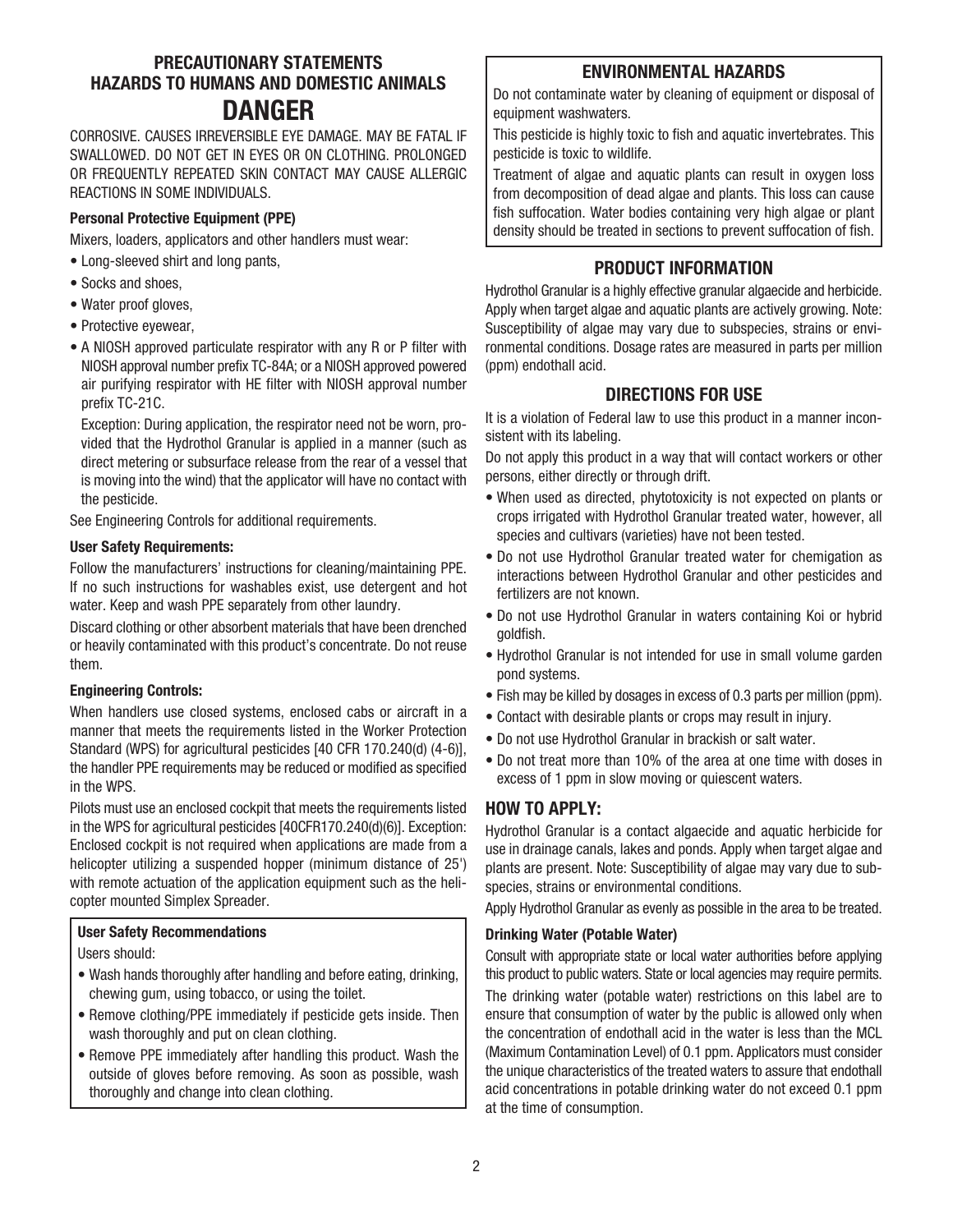#### **For Lakes, Ponds, and other Quiescent Water Bodies:**

- For Hydrothol Granular applications, the drinking water setback distance from functioning potable water intakes in the treated water body must be greater than or equal to 600 feet.
- Note: Existing potable water intakes that are no longer in use, such as those replaced by a connection to a municipal water system or a potable water well, are not considered to be functioning potable water intakes.

#### **For Flowing Water Bodies:**

• Applicator is responsible to assure that treated water exceeding the MCL of 0.1 ppm does not enter potable water intakes. For Hydrothol Granular applications, potable water intakes must be closed when treated water exceeding the MCL of 0.1 ppm is present at the intake. In the event the water intake cannot be closed (when treated water will exceed 0.1 ppm), treatments must only be made downstream from the intake in order to assure Hydrothol Granular treated water above 0.1 ppm does not enter the potable water system.

### **QUIESCENT, SLOW MOVING OR FLOWING WATER TREATMENTS**

**ALGAE CONTROL:** Hydrothol Granular is effective on a broad range of planktonic, filamentous, and branched algae. Note: Susceptibility of algae may vary due to subspecies, strains or environmental conditions. Apply at rates of 0.05 to 0.3 ppm (3-16 lbs. per acre foot) on light to moderate infestation of planktonic and filamentous algae. Apply higher labeled rates for branched algae species. Repeat applications when algae reappear and reach treatment levels. Dosages may be increased (from 0.3 to 3.0 ppm) where greater longevity of control is desired or to improve efficacy on species that prove difficult to control. Due to potential fish toxicity, it is suggested that applications above 0.3 ppm be made only by commercial applicators as marginal or sectional treatments.

**SUBMERGED AQUATIC PLANTS:** Apply Hydrothol Granular at 0.5 to 5.0 ppm (27 lbs. to 270 lbs. per acre foot) for control of submerged aquatic plants. Due to potential fish toxicity, Hydrothol Granular use for submerged aquatic plant control is suggested to be made only by commercial applicators as marginal or sectional treatments.

### **RATE OF APPLICATION:**

|                                                                         | <b>Endothall Acid Rate</b> | <b>Hydrothol Granular</b> |  |  |
|-------------------------------------------------------------------------|----------------------------|---------------------------|--|--|
| <b>Algae or Plant</b>                                                   | (ppm)                      | (Ibs. per Acre Ft.)       |  |  |
| Algae                                                                   | $0.05 - 3.0$ <sup>d</sup>  | $3 - 162$                 |  |  |
| Planktonic, Filamentous, Branched                                       |                            |                           |  |  |
| (Use in California limited to Cladophora, Pithophora, Spirogyra, Chara) |                            |                           |  |  |
| Fanwort, a,b,c Cabomba caroliniana                                      | $2 - 5$                    | 108-270                   |  |  |
| Brazilian Elodea, Egeria densa                                          | $2 - 5$                    | 108-270                   |  |  |
| Elodea, <sup>c</sup> Elodea canadensis                                  | $2 - 5$                    | 108-270                   |  |  |
| Hydrilla, Hydrilla verticillata                                         | $1 - 5$                    | 54-270                    |  |  |
| Hygrophila, a,c Hygrophila polysperma                                   | $2 - 5$                    | 108-270                   |  |  |
| Eelgrass, <sup>c</sup> Vallisneria americana                            | $2 - 5$                    | 108-270                   |  |  |
| Coontail, <sup>c</sup> Ceratophyllum spp.                               | $1.5 - 2.5$                | 81-135                    |  |  |
| Horned Pondweed, <sup>c</sup> Zannichellia palustris                    | $1.5 - 2.5$                | 81-135                    |  |  |
| Milfoil, Myriophyllum spp.                                              | $1.5 - 2.5$                | 81-135                    |  |  |
| Sago Pondweed, <sup>c</sup> Stuckenia pectinata                         | $1 - 2.5$                  | 54-135                    |  |  |
| Naiad, <sup>c</sup> Najas spp.                                          | $1.5 - 2.5$                | 81-135                    |  |  |
| Pondweed, <sup>c</sup> Potamogeton spp.                                 | $0.75 - 2.5$               | 41-135                    |  |  |
| Including:                                                              |                            |                           |  |  |
| American, P. nodosus                                                    | $1.5 - 2.5$                | 81-135                    |  |  |
| Largeleaf (Bass Weed), P. amplifolius                                   | $1.5 - 2.5$                | $81 - 135$                |  |  |
| Curlyleaf, P. crispus                                                   | $0.75 - 1.5$               | $41 - 81$                 |  |  |
| Flatstem, P. zosteriformis                                              | $1.5 - 2.5$                | 81-135                    |  |  |
| Floating-leaf, P. natans                                                | $1 - 2.5$                  | 54-135                    |  |  |
| Illinois, P. illinoensis                                                | $1.25 - 2.5$               | 68-135                    |  |  |
| Narrowleaf, P. pusillus                                                 | $1 - 2.5$                  | 54-135                    |  |  |
| Threadleaf, P. filiformis                                               | $1.5 - 2.5$                | 81-135                    |  |  |
| Variable Leaf, P. diversifolius                                         | $1 - 2.5$                  | 54-135                    |  |  |
| Water Stargrass, <sup>a,c</sup> Heteranthera spp.                       | $1.5 - 2.5$                | 81-135                    |  |  |

a Not for this use in California b Suppression only c Not for this use in New York d See specific use instructions under Algae Control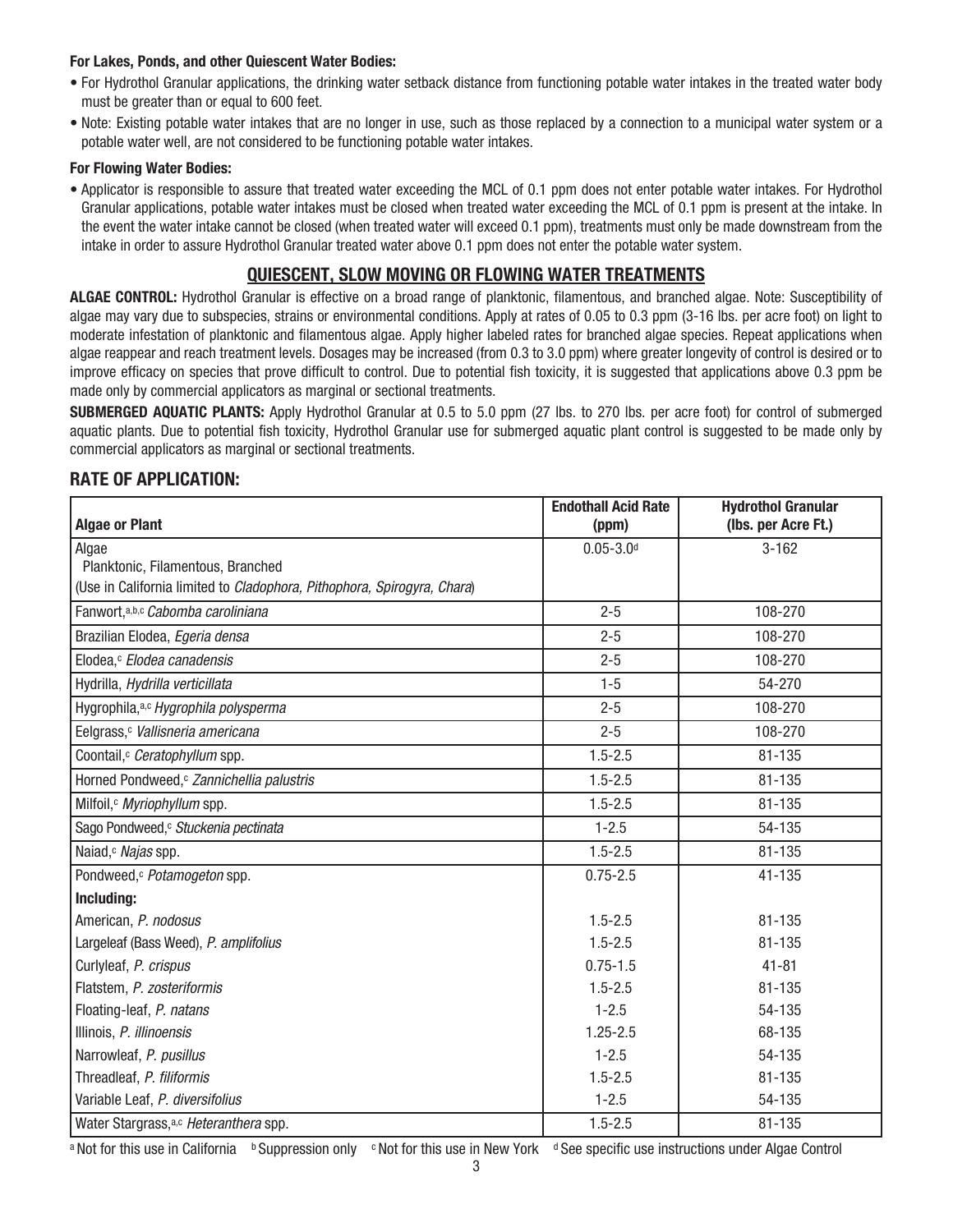**Restriction for flowing waters used for irrigation of food crops:** Do not apply more than 30 ppm per growing season, not to exceed 5 ppm per application. Do not apply more than a total of 5 ppm within a 7-day interval.

**Note:** There is no Pre-harvest Interval (PHI) for crops irrigated with treated water.

### **PONDS AND SMALL LAKES WITH LITTLE TO NO OUTFLOW**

The following directions are intended for ponds and small lakes with minimal outflows to assure adequate contact time with the weeds.

Apply Hydrothol Granular directly to the perimeter or in multiple locations around the perimeter of the water body. This will allow for rapid mixing throughout the water body as well as the water column.

For best results, apply in early spring when weeds are actively growing with a minimum of 24 hours contact time.

**Apply Hydrothol Granular at the following rate:** PLANTS CONTROLLED AND HYDROTHOL GRANULAR DOSAGE RATES FOR SURFACE OR INJECTED APPLICATIONS IN PONDS AND SMALL LAKES

| <b>Algae or Plant</b>                                                                                                                                                                                                                                                                                                                                                                                                                                                                                                                             | <b>Hydrothol Granular</b><br>(Ibs. per Acre. Ft.) | <b>Concentration</b><br>(ppm) |  |  |  |  |
|---------------------------------------------------------------------------------------------------------------------------------------------------------------------------------------------------------------------------------------------------------------------------------------------------------------------------------------------------------------------------------------------------------------------------------------------------------------------------------------------------------------------------------------------------|---------------------------------------------------|-------------------------------|--|--|--|--|
| <b>Algae</b>                                                                                                                                                                                                                                                                                                                                                                                                                                                                                                                                      |                                                   |                               |  |  |  |  |
| Planktonic and Filamentous,<br>(Use in California limited to Cladophora, Pithophora,<br>Spirogyra, Chara)                                                                                                                                                                                                                                                                                                                                                                                                                                         | 15 lbs.                                           | $0.25$ ppm                    |  |  |  |  |
| Branched (Chara, Nitella)                                                                                                                                                                                                                                                                                                                                                                                                                                                                                                                         | 30 lbs.                                           | $0.5$ ppm                     |  |  |  |  |
| <b>Aquatic Plants</b>                                                                                                                                                                                                                                                                                                                                                                                                                                                                                                                             |                                                   |                               |  |  |  |  |
| Brazilian Elodea (Egeria densa)<br>Coontail <sup>c</sup> (Ceratophyllum spp.)<br>Eelgrass <sup>c</sup> (Vallisneria americana)<br>Elodea <sup>c</sup> (Elodea canadensis)<br>Fanworta,b,c (Cabomba caroliniana)<br>Water Stargrass <sup>a,c</sup> (Heteranthera spp.)<br>Horned Pondweed <sup>c</sup> (Zannichellia palustris)<br>Hydrilla (Hydrilla verticillata)<br>Milfoil <sup>c</sup> (Myriophyllum spp.)<br>Naiad <sup>c</sup> (Najas spp.)<br>Sago Pondweed <sup>c</sup> (Stuckenia pectinata)<br>Pondweed <sup>c</sup> (Potamogeton spp.) | 30 lbs.                                           | $0.5$ ppm                     |  |  |  |  |

a Not for this use in California

**b** Suppression only

c Not for this use in New York

Examples of Hydrothol Granular for Treatment, Average Depth 4 ft. (0.25 ppm for planktonic and filamentous algae; 0.5 ppm for branched algae and aquatic plants)

| Algae or Plants                          | <b>Amount of Hydrothol Granular</b><br>to Treat 1/2 Acre | <b>Amount of Hydrothol Granular</b><br>to Treat 1 Acre |  |  |
|------------------------------------------|----------------------------------------------------------|--------------------------------------------------------|--|--|
| Planktonic and Filamentous Algae         | 30 lbs.                                                  | 60 lbs.                                                |  |  |
| <b>Branched Algae and Aquatic Plants</b> | 60 lbs.                                                  | $120$ lbs.                                             |  |  |

The following charts indicate the quantity of Hydrothol Granular to be applied.

#### **Pounds of Hydrothol Granular to Treat One Acre-Foot of Water**

|            | Rate (ppm) |     |     |     |     |     |     |     |
|------------|------------|-----|-----|-----|-----|-----|-----|-----|
|            | 0.05       | 0.1 | 0.3 | 0.5 | 1.0 | 2.0 | 3.0 | 5.0 |
|            | lbs./A-ft. |     |     |     |     |     |     |     |
| ' acre ft. |            |     | 16  | 27  | 54  | 108 | 162 | 270 |